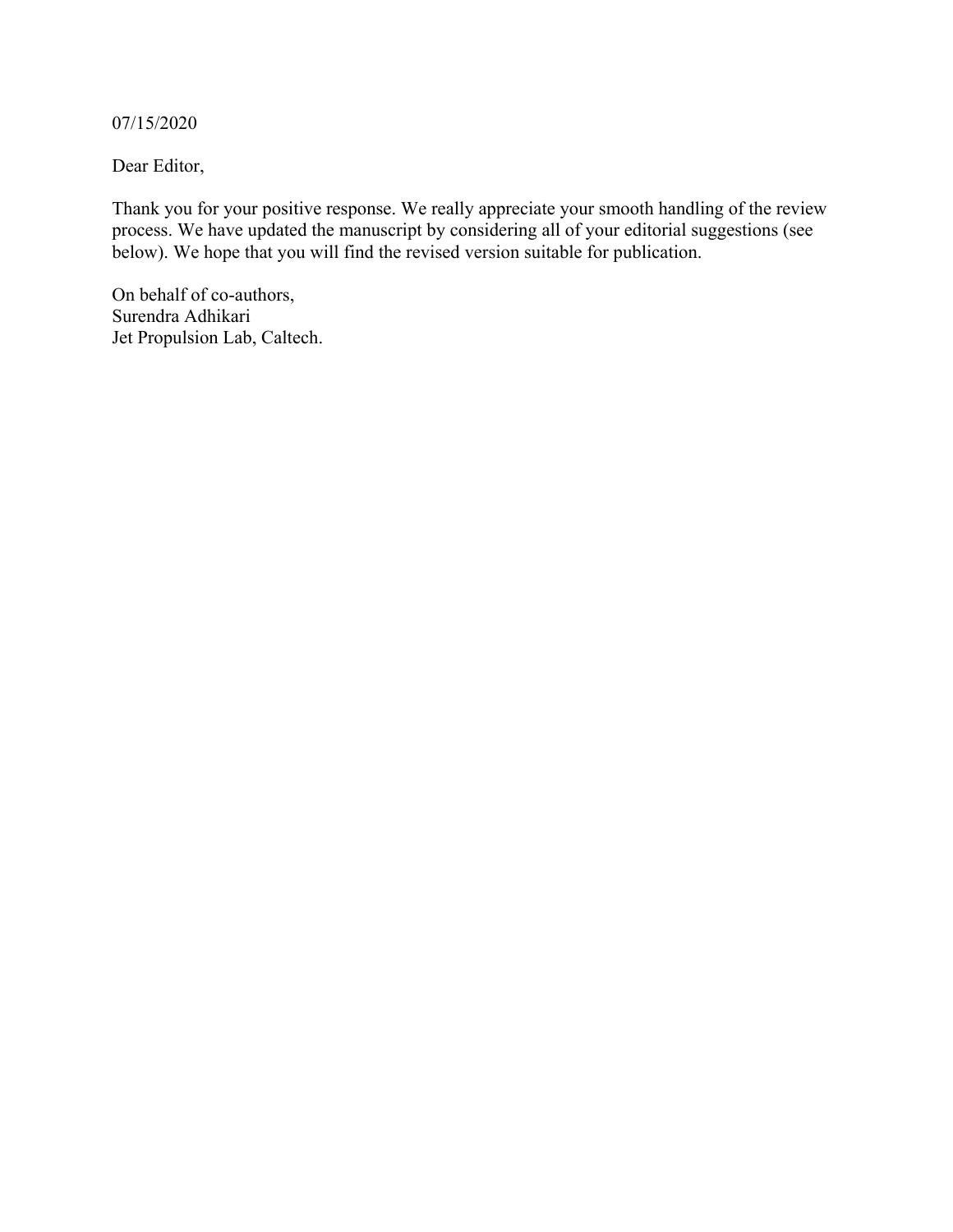## **Response to the Editor's comments.**

To the authors,

You have done an excellent job responding to the reviewers' comments, which were also quite thorough. I believe the quality of the manuscript and its clarity have improved substantially. The method is now easy to understand and clearly structured. I only have minor revisions to suggest before publication.

Thank you for your kind words. We also believe that the revised manuscript is substantially improved both in terms of clarity and content. We truly appreciate thorough and constructive comments from all three reviewers.

P3L14: "We generally consider ice domains as part of the land, except where they float on the oceanic water as ice shelves." <= This sentence seems a bit unnecessary. If you define the ice domains as in the previous sentence, then you do not need to "consider" them one way or another. I would suggest deleting this sentence, but in the previous sentence modify "or the ocean" to be "or floating on the ocean".

Agreed. We have now deleted the quoted sentence and revised the previous sentence as suggested.

P4, Fig. 1 caption: blue sheds => blue shading [two times]

## Done.

P6L30: This sentence sounds a bit strange to me: "Such a region, when physically connected to the ocean by oceanic water, can take up water and contribute to sea-level fall." $\leq$  According to your equations, this would only be true when the region is floating, and then H\_F would necessarily be zero. Correct? I think I understand the sentiment, but perhaps rephrasing is needed.

The Sector D in Figure 2a, for example, has negative H F but is still part of the grounded (not floating) ice. Had it been in "contact" with ocean water, this region would have already been floated and become part of floating ice. But because it is "shielded" by the ice that has positive H F (Sector B between Sectors D and C), it cannot really float. When ice sheet disintegrates, for instance, Sector D (unlike the floating portions of the ice sheet, aka ice shelf or Sector C) can take up oceanic water (because it has "negative" potential) and contribute to sea-level fall. We have now rewritten lines 23-30 on page 6. We hope that it is clearer. Please let us know if you want to do one more iteration on this.

P9L30: "More importantly, the change in ice thickness in this regime can affect the interior-ice sheet dynamics via modulation of buttressing force (e.g., Gudmundsson et al., 2019) and may amplify the future sea-level change." <= Perhaps add that this is not treated here for clarity, or even remove the sentence as it is outside the scope.